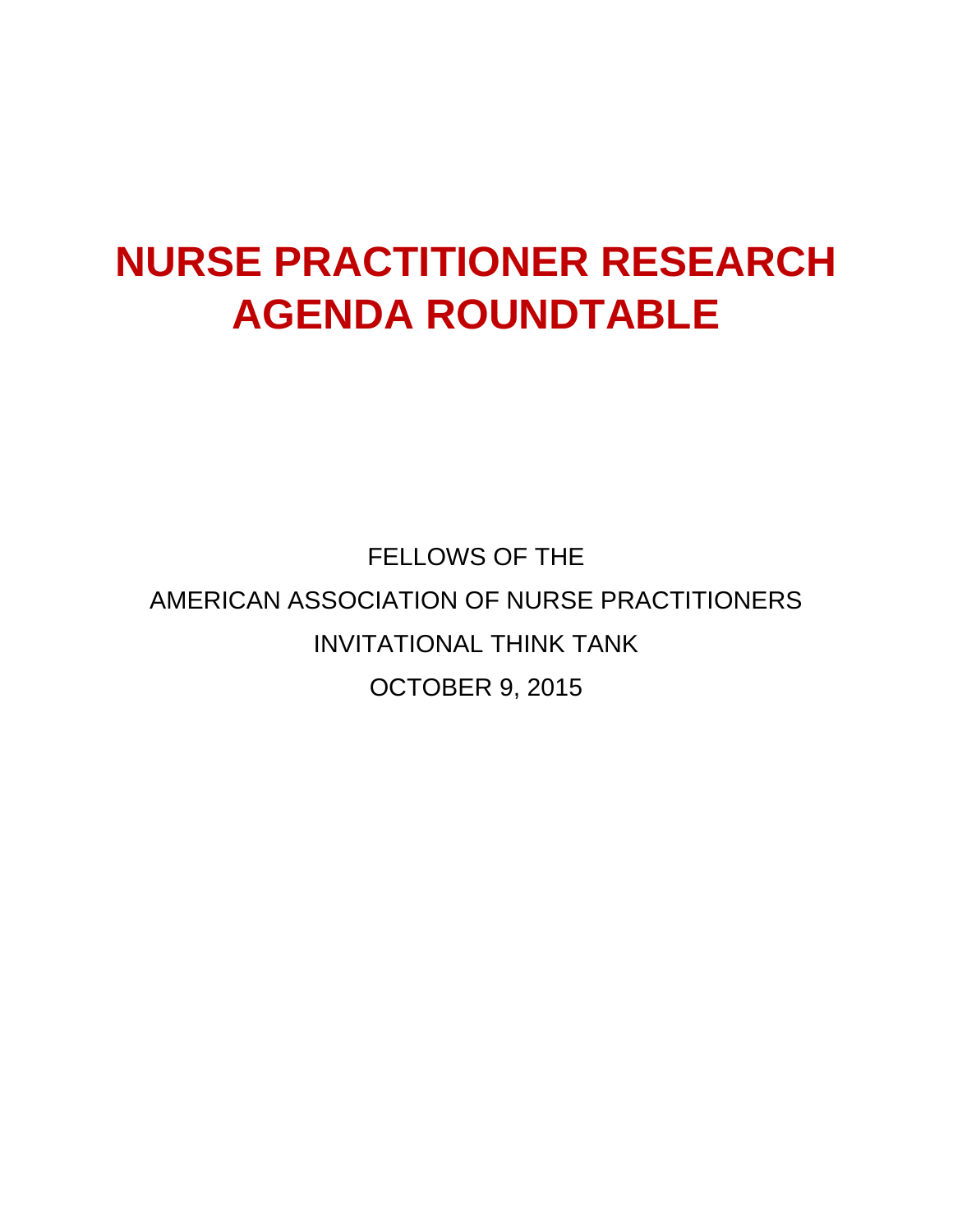On October 9, 2015, the Fellows of the American Association of Nurse Practitioners (FAANP) hosted the second *Nurse Practitioner Research Agenda Roundtable* in Washington, DC. Twenty *Roundtable* participants represented a number of nurse practitioner (NP) stakeholder organizations (see Appendix) and were selected based on their knowledge of the existing body of knowledge regarding NPs. The purpose of the *Roundtable* was to revisit and revise the 2010 *NP Research Agenda\** created in 2010 (FAANP, 2010). During a sequence of robust facilitated discussions, participants clarified and updated the *Agenda*, highlighting critical research priorities for the next five years, as well as strategies to promote awareness and implementation of the Roundtable recommendations.

2015 marked the  $50<sup>th</sup>$  anniversary of the nurse practitioner (NP) role, a milestone commemorated by the over 205,000 NPs in the U.S. A wide range of stakeholders continue to seek accessible data and research concerning NPs, their practice, and their outcomes. As one *Roundtable* participant noted, while a solid body of knowledge demonstrates high quality care and contributions by NPs, there is a continual need to "dig deeper" as variables such as the healthcare environment, consumer healthcare needs, practice models, and the number of NPs evolve. Thus, while research has consistently supported the 50-year evolution of the NP role, there is a need promote ongoing rigorous research designed to describe the NP role as part of the overall U.S. healthcare milieu. The purpose of this paper is to capture the essence of the *Roundtable* participants' discussion and provide guidance for research based on their recommendations.

## **Research Agenda Purpose & Guiding Tenets**

*Roundtable* participants briefly discussed and affirmed the existing body of knowledge on NPs and their outcomes and contributions in the healthcare system. While it is beyond the scope of this document to review the research disseminated in the preceding five-year period, *Roundtable* participants focused briefly on those studies published since 2015 and the ongoing demand and need for continued research in this area. In doing so, they identified the purpose of the 2015 Research agenda to:

guide research by and about NPs, providing a broad range of stakeholders with a unified set of priorities for continued research on factors impacting NPs and the promotion of access and quality of healthcare. Stakeholders include, but are not limited to NPs, consumers, policy-makers, health services researchers, and numerous other members of the healthcare environment and research communities.

The participants identified tenets to frame their discussion. Their over-arching and fundamental tenet was that NPs are part of the overall healthcare, not isolated healthcare providers. As such, while Roundtable discussion focused on NPs, their intent was to guide research of the NP role, position, outcomes, and contributions within the complexities of the U.S. healthcare system. Other tenets: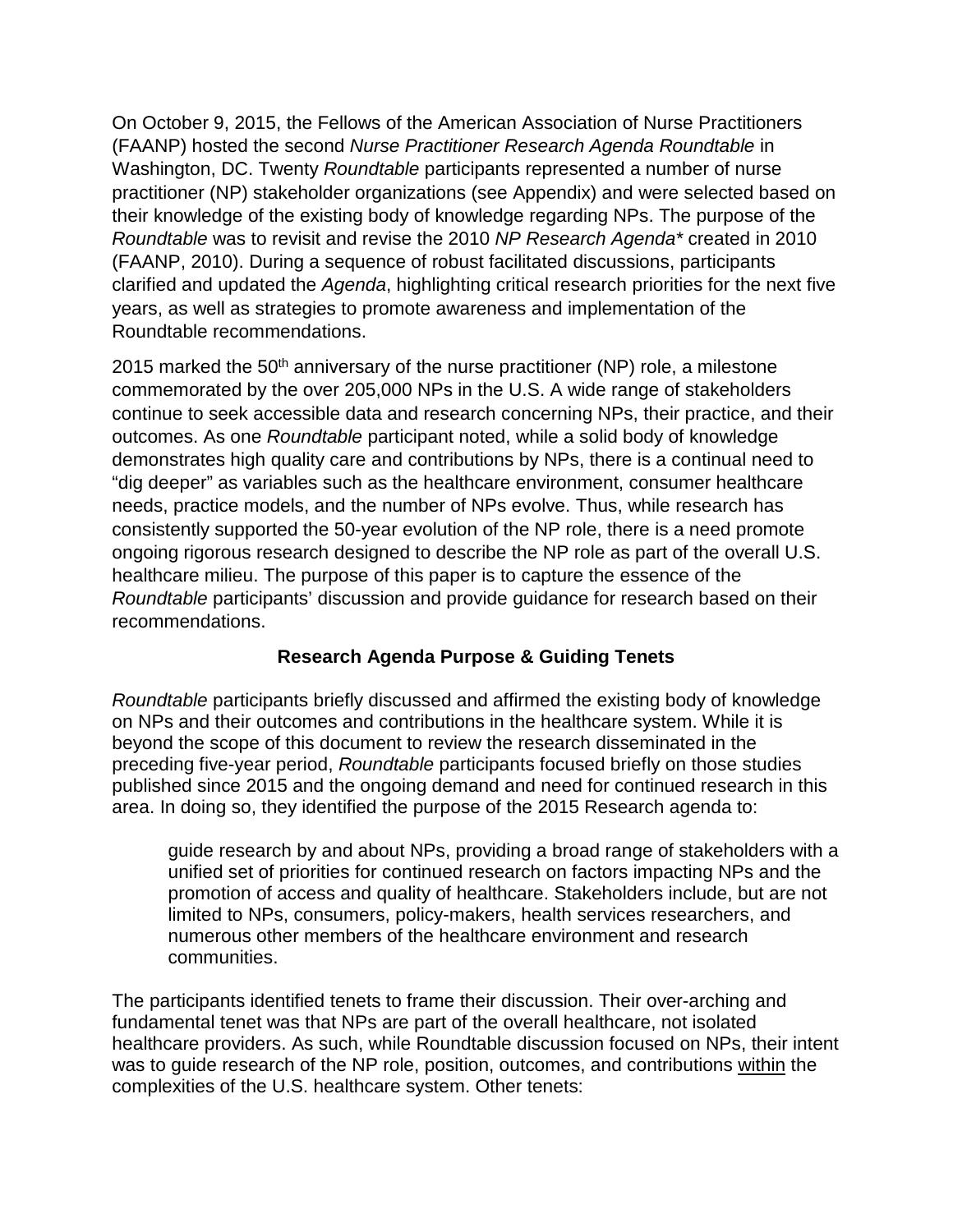- It is not possible to accurately evaluate U.S. healthcare outcomes without measuring the influence of NPs.
- Large healthcare databases, regardless of the source, must identify NPs and allow for measurement of their outcomes.
- Researchers investigating evolving and emerging healthcare trends must ensure that baseline and formative data on NPs is captured
- NP research should include both quantitative and qualitative methods.

#### **Matrix of Priority Issues**

Participants discussed research priorities in four major and cross-cutting categories ultimately impacting healthcare outcomes and NP practice. These included the impact of:

- policy and regulation
- varied practice models
- NP workforce distribution and characteristics
- educational models

The thread interweaving all four categories was the focus on NP practice as it contributes to broader healthcare access and outcomes.

A series of facilitation plenary and small-group break-out sessions focused on priorities within the four categories. The following summary illustrates the inter-related nature of the categories and the priorities identified.

#### **Policy and Regulation**

Policy decisions at the federal, state, and local levels affect NP practice outcomes. Of these, the top priority is research investigating how federal policy affect NP outcomes. Federal policies impacting NP practice range from national reimbursement strategies to pilot healthcare initiatives and the consequence of these programs on NPs and their aggregate outcomes is significant. Unfortunately, data collected through federal healthcare programs fails to consistently identify NP providers, making it impossible for researchers to investigate the consequences of policy change on the growing NP population and, ultimately, measurable clinical and economic outcomes. NPs are a growing constituent of care providers in a myriad of practice settings and clinical specialties, so that evaluation of the outcomes associated with federal policies is only valid when NPs are included and identifiable.

Examples of federal policies discussed included: pilot healthcare initiatives, programs to incentivize clinicians and facilities for better healthcare outcomes (e.g. those frequently labelled as "pay for performance" or "value-based purchasing") and various reimbursement policies excluding coverage of NPs performing actions within their scope of practice. Research comparing outcome between providers, including NPs, and/or with the addition of providers into the mix would help understand the impact of policies and initiatives on healthcare efficiencies, clinical outcomes, and cost.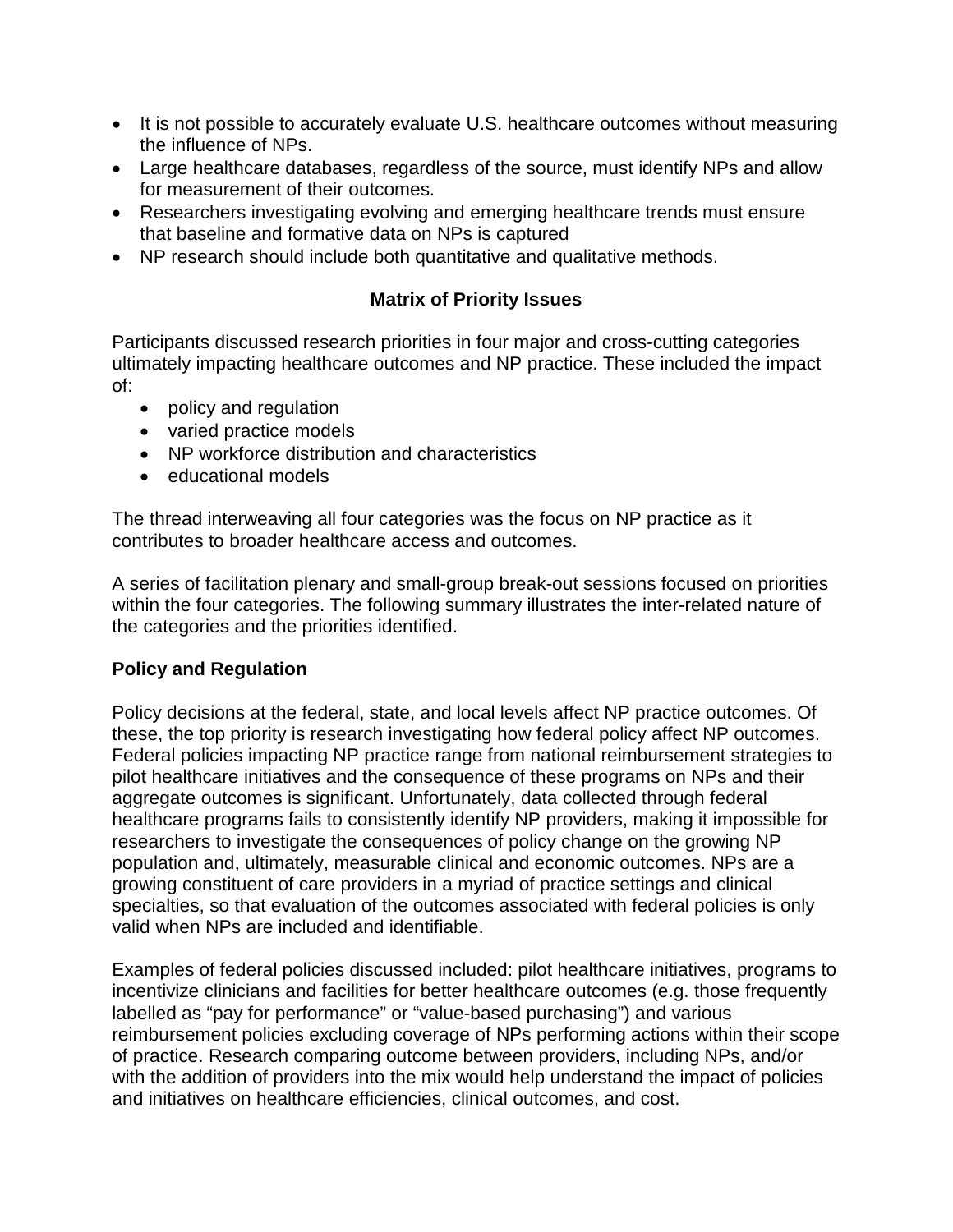While state NP practice environments vary significantly, there is no full understanding of how inter-state regulatory differences affect NP workforce distribution, NP practice patterns and opportunities, consumer access to healthcare, and clinical and economic outcomes. *Roundtable* participants identified relevant research as a high priority, as well as the need for comparable, accessible data between states with different regulatory environments. They emphasized the need for reliable and valid data to be available and measured as state regulatory atmospheres continue to evolve to allow for understanding the outcomes of these changes.

Beyond regulations and policies at the federal and state level, localized policies of healthcare payer organizations and healthcare employers impact NPs. Research designed to measure the outcomes associated with these localized policies as they relate to the ability of NPs to contribute to meeting the overall objectives of these organizations is needed.

#### **Practice Models**

It is increasingly important to understand how different care delivery models impact NP practice affect their and outcomes, including how state-specific regulatory restrictions influence the opportunity for NPs to participate in various practice models and influence practice-related factors such as role satisfaction, workforce distribution, and practice efficiency--all of which influence the NPs' interest in varied practice models and, ultimately, their contributions to access, clinical and economic outcomes, and more. Within this area, research is recommended on the impact of full implementation of the Consensus Model, which has major implications for NPs, their practices, and their outcomes.

The influence of institutional policies on NP outcomes can be profound and research is warranted in this area. For instance, it is not unusual for institutional privileging and/or payer credentialing of NPs to be more restrictive than a state's authorized scope of practice. When hospitals elect to limit NP admission and/or visiting privileges or require documented oversight by physicians or payers restrict NPs through the credentialing process, the scope of practice is effectively limited with potentially significant consequences. Research is needed to measure the impact of these local policies on NP practice models, outcomes and efficiencies.

Finally, as new practice models emerge, related measurement should include NP providers and associated outcomes. Examples of emerging practice models include integrative care, virtual or technology-based encounters, team-based care, and retail or convenience care. Variations in how models are operationalized can impact NP practice and data must be available to understand how NP practice in these models contributes to access, as well as to clinical and cost outcomes.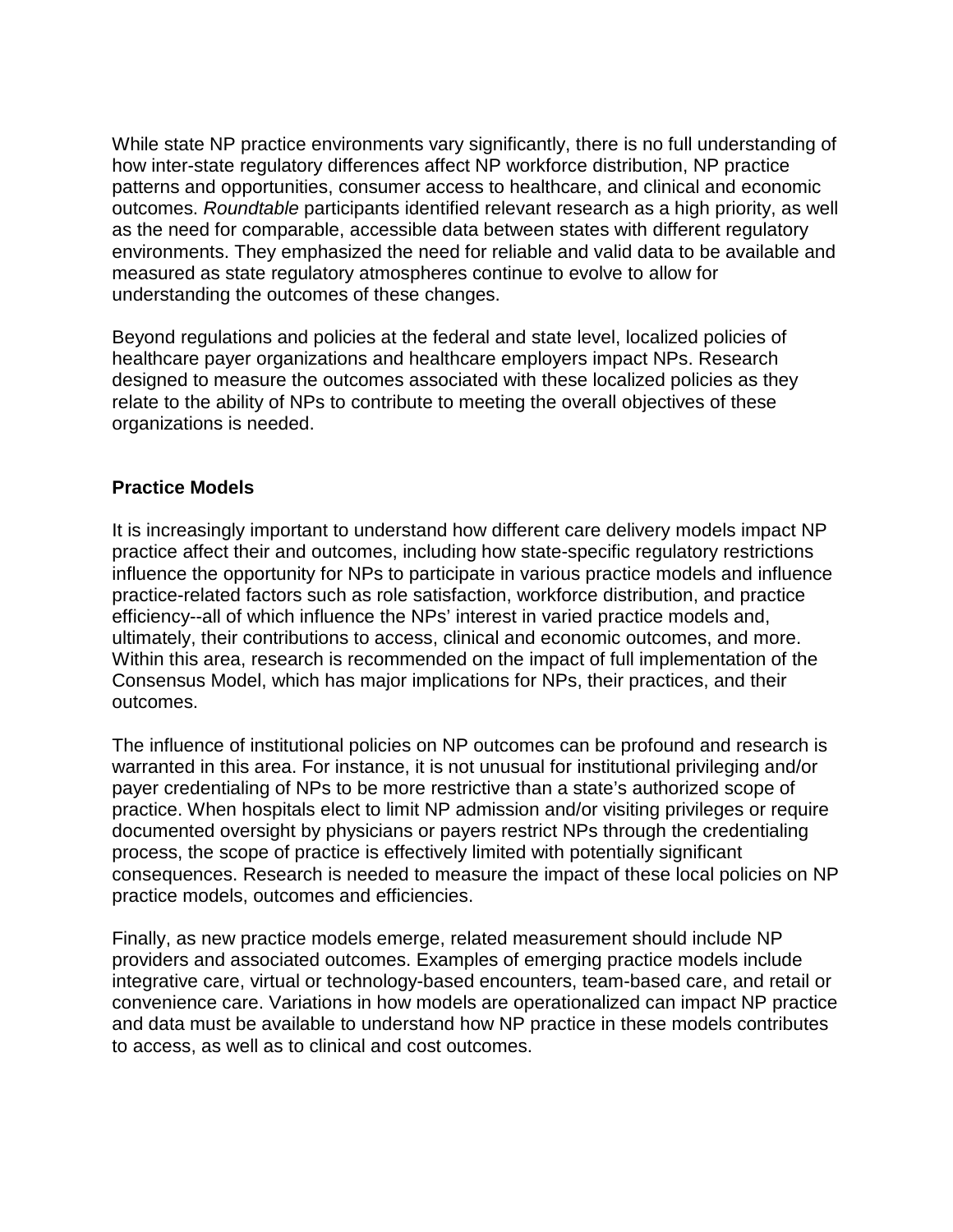## **Education**

NP education is competency based and has evolved with time as healthcare and the healthcare environment have become increasingly complex. As with policy and practice changes, research is needed to understand the influence of evolving or innovative NP academic training and subsequent continuing education on practice and outcomes. In addition to increasing educational entry-level requirements for NP practice over time, recent educational innovations have included growing availability and integration of technology-assisted delivery methods and high fidelity clinical simulations in training. The top priority identified was for research to measure how outcomes such as critical thinking and diagnostic reasoning, as well as program quality, satisfaction, and cost effectiveness are influenced by different educational models, depending on the amount and/or type of simulated experiences, online or/or asynchronous delivery, and integration of interprofessional activities.

Similarly, there is a priority to understand how these same types of educational factors influence program outcomes such as preparation for practice, self-confidence, and readiness for and comfort with full scope of practice by new NPs

A third priority for educational research involved understanding the influence of varied educational models in creating or nurturing leadership skills amongst NP graduates. This is an increasingly important outcome of educational preparation due to the progressive need for all clinicians to successfully participate in interprofessional teams, with team leadership alternating based on patient needs.

#### **Workforce**

Within the category of NP workforce research, the top priority is for a national NP database including the universe of individuals prepared in the NP role and identifying each NP with a consistent and enduring individual identifier useful in a variety of other databases. Such a database and identifier would support identification of NP claims data, clinical outcomes, quality measures, and practice history. Although databases exist, there is not a single, universally accepted NP practitioner number that is useful for research purposes. There also is not one database of NPs that has been vetted by critical stakeholders, is accepted as the "gold standard", and which is designed specifically to protect those individuals included in the dataset. Moreover, there should be a process through which state boards of nursing or educational programs contribute to the basic dataset, with clinician permissions.

As second priority involved continued research designed to identify current and projected gaps in the NP workforce. Such research would guide priorities for the preparation of the future NP workforce. While recent reports have been published, they are often based in limited datasets (see above). As the healthcare environment changes, predictions often are based on outdated assumptions.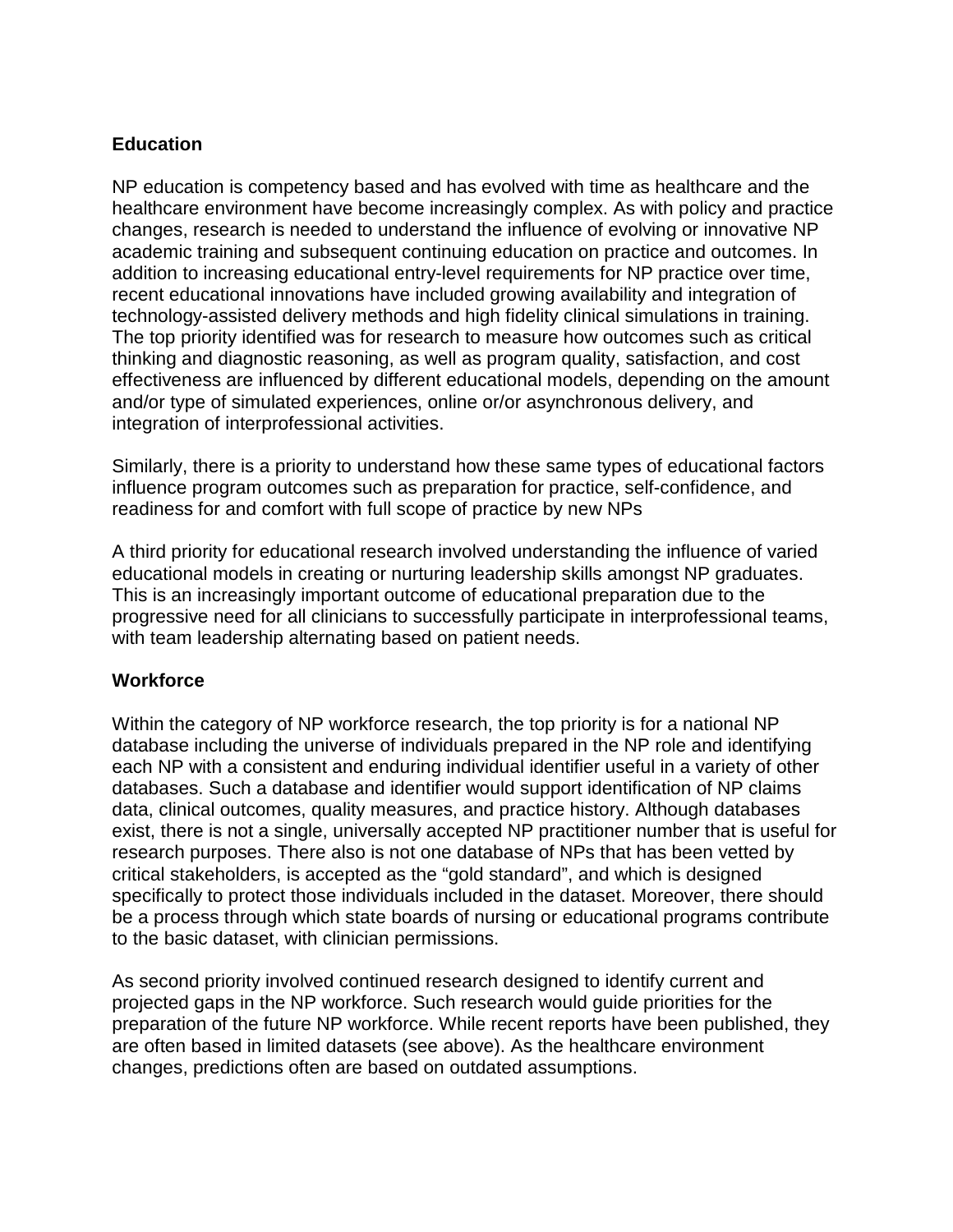It is critical to understand how changes the previously mentioned categories (policy, practice models, and education) influence and/or leverage the NP workforce. It is important to understand what factors cultivate an environment that promotes and sustains continued growth and distribution of the NP population to contribute to healthcare access in varied settings.

# **Summary**

In 2010, the AANP Fellows co-hosted in the first NP Research Roundtable, in which specific topical research priorities were identified. In 2015, the AANP Fellows hosted a second Roundtable in which the research agenda was revisited. While the robust discussions included a range of focused research topics, the results of the second Roundtable were more general in nature, as the discussants acknowledged the need for broader recommendations concentration on fundamental needs applicable as changes occur in the categories of policy, practice models, research, and workforce. Moreover, there was an admonition that NP research should be consistently considered within the broader context of the U.S. healthcare environment. The following figure displays the resulting recommendation that NP outcomes should be the central focus of NP research, with efforts to consider the impacts of variations with the areas of Policy & Regulation, Practice Models, Education, and Workforce as singular and inter-related influencers.



FAANP (2010). Nurse practitioner research agenda: July 2010. Accessed at URL. <https://www.aanp.org/images/documents/fellows/NPResearchRoundtable.pdf>